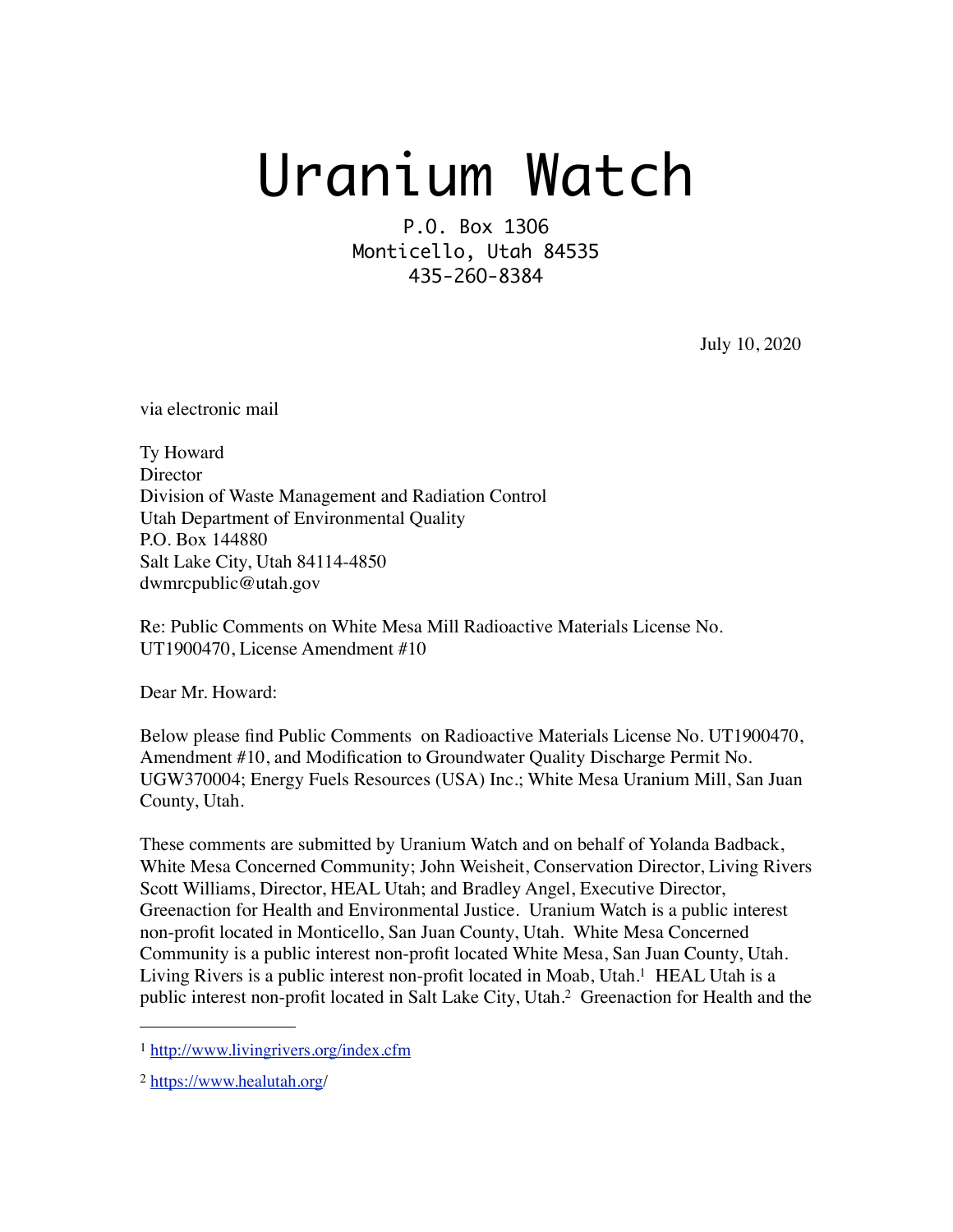Environment is a public interest non-profit located in San Francisco, California.[3](#page-1-0) 

## **1. General Comments**

1.1.Commenters request, for the reasons set forth below, that the Division of Waste Management and Radiation Control (DWMRC, or Division) deny the Energy Fuels Resources (USA) Inc. (Energy Fuels, or Licensee) request to receive and process and Silmet Material,<sup>4</sup> receive and process the Moffat Tunnel Material,<sup>5</sup> and expand the use of the mill to receive in situ leach (ISL) wastes.[6](#page-1-3)

1.2. During more than two decades, the White Mesa Uranium Mill has turned into a disposal site for radioactive wastes from other mineral processing operations, due to the use guidance documents developed by the Nuclear Regulatory Commission (NRC) and adopted by the NRC and the State of Utah, Department of Environmental Quality (DEQ). Guidance documents are not statutes or regulations. They have no legal force and effect. The Division is not legally bound by the NRC Guidance<sup>7</sup> that Energy Fuels and the Division state is the governing document for the processing of wastes from other mineral processing operations (also known as "alternate feed material).

What Energy Fuels and the Division are bound by are the Atomic Energy Act (AEA) and the applicable NRC and Environmental Protection Agency (EPA) regulations. There is nothing in the Atomic Energy Act of 1954, as amended by the Uranium Mill Tailings Radiation Control Act of 1978 (UMTRCA)<sup>8</sup>; the NRC and EPA regulations promulgated

<span id="page-1-2"></span><sup>5</sup> Application by Energy Fuels Resources (USA) Inc. for an amendment to State of Utah Radioactive Materials License No. 1900479 for the White Mesa Uranium Mill to authorize processing of Union Pacific Railroad, Moffat Tunnel alternate feed material, December 23, 2019 (DRC-2019-017284).

<span id="page-1-3"></span><sup>6</sup> Energy Fuels Resources (USA) Inc., Volume and Procedural Modification Request for 11e.(2) Byproduct Material Disposal, Radioactive Materials License UT1900479, White Mesa Uranium Mill, Blanding, Utah; October 9, 2019 (DRC-2019-012708).

<span id="page-1-4"></span>7 NRC Interim Position and Guidance on the Use of Uranium Mill Feed Material Other Than Natural Ores; November 30, 2000. https://www.nrc.gov/reading-rm/doc-collections/gen-comm/ reg-issues/2000/ri00023.html

<span id="page-1-5"></span><sup>8</sup> *Uranium Mill Tailings Radiation Control Act*; Public Law 95-604, 95th Congress; November 8, 1978. 92 STAT. 3021. [https://www.govinfo.gov/content/pkg/STATUTE-92/pdf/STATUTE-92-](https://www.govinfo.gov/content/pkg/STATUTE-92/pdf/STATUTE-92-Pg3021.pdf) [Pg3021.pdf](https://www.govinfo.gov/content/pkg/STATUTE-92/pdf/STATUTE-92-Pg3021.pdf)

<span id="page-1-0"></span><sup>3</sup> https://greenaction.org/

<span id="page-1-1"></span><sup>4</sup> Application by Application by Energy Fuels Resources (USA) Inc. for an amendment to State of Utah Radioactive Materials License No. 1900479 for the White Mesa Uranium Mill to authorize processing of NPM Silmet OU alternate feed material; April 18, 2019 (DRC-2019-003761).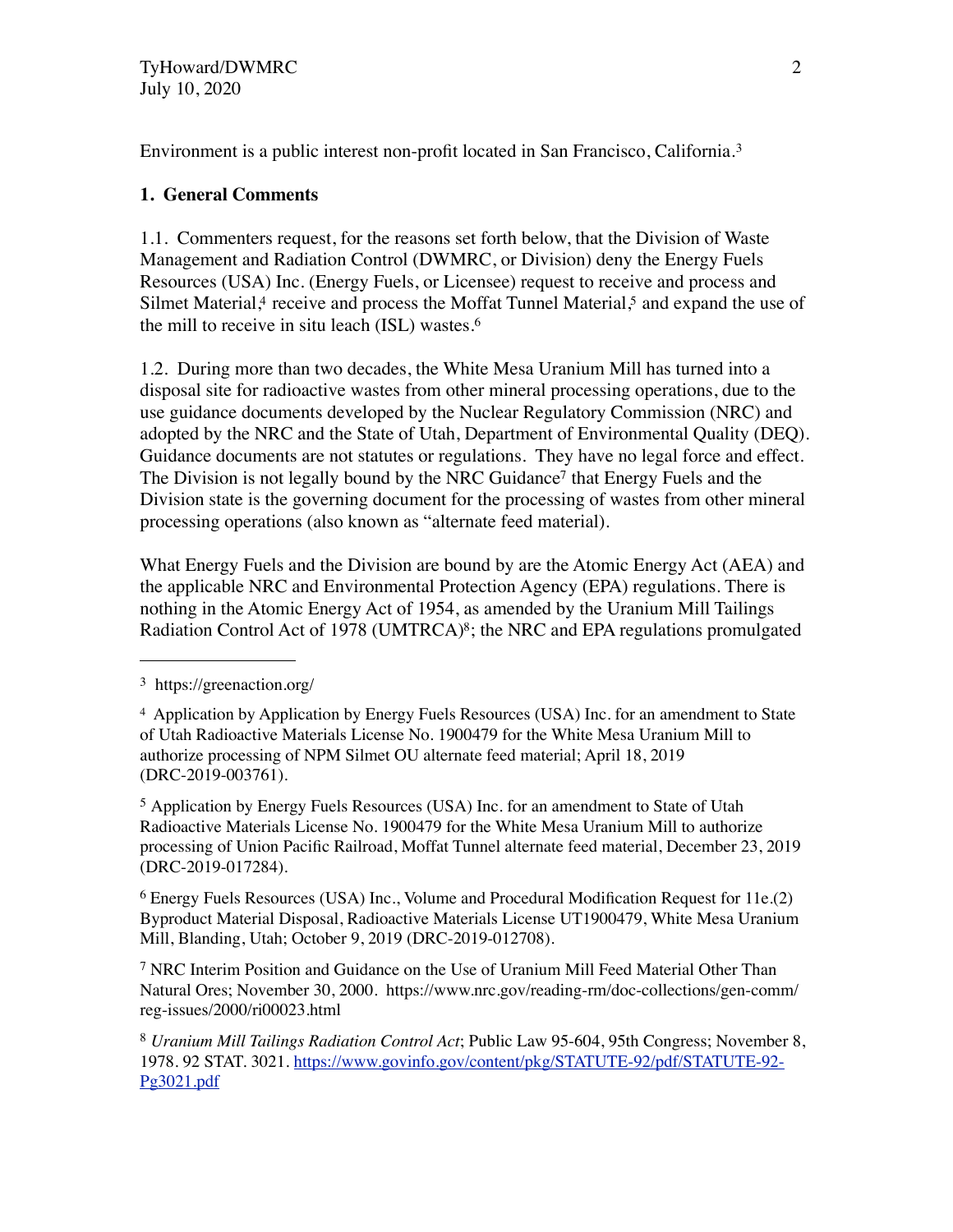in response to UMTRCA, and EPA regulations that regulate radon emissions and the construction of tailings impoundments at licensed uranium mills at 40 C.F.R Part 61 Subpart W. There is nothing in the Atomic Energy Act, NRC and EPA regulations, and the history of the AEA and the promulgation of EPA and EPA regulations that supports the use of NRC Guidance to process feed materials other than natural ore and dispose of the resulting wastes in tailings impoundments. The Division does not have the authority to use an NRC Guidance, or any guidance, to amend or make fundamental changes to NRC and EPA regulations.

There is no evidence that the regulations adopted by the NRC governing uranium mills in any manner considered the processing of materials other than natural ores and disposing of the wastes in a uranium mill tailings impoundment when they promulgated the regulations at 10 C.F.R. Part  $40$ , specifically Appendix  $A$ ,<sup>10</sup> in response to UMTRCA. The NRC did not evaluate the environmental impacts of the processing of such wastes in the 1980 Final Generic Environmental Impact on Uranium Milling<sup>11</sup> accompanying the promulgation of 10 C.F.R. Part 40 regulations applicable to uranium mills and the disposal and perpetual care of 11e.(2) byproduct material.

There is no evidence that the EPA regulations that apply to uranium mills, radon emissions, and the disposal and perpetual care of 11e.(2) byproduct material at 40 C.F.R. Part 192<sup>12</sup> and 40 C.F.R. Part 61 Subpart W<sup>[13](#page-2-4)</sup> ever considered the processing of materials other than natural ores and disposing of the wastes in a uranium mill tailings impoundment when the EPA promulgated these regulations.

These statutes and regulations use plain language and specific, unambiguous regulatory definitions. It was not the intent of Congress and the NRC and EPA to create additional

<span id="page-2-0"></span><sup>&</sup>lt;sup>9</sup> 10 C.F.R. Part 40 — Domestic Licensing of Source Material. <https://www.nrc.gov/reading-rm/doc-collections/cfr/part040/>

<span id="page-2-1"></span><sup>&</sup>lt;sup>10</sup> Appendix A to Part  $40 -$  Criteria Relating to the Operation of Uranium Mills and the Disposition of Tailings or Wastes Produced by the Extraction or Concentration of Source Material From Ores Processed Primarily for Their Source Material Content. <https://www.nrc.gov/reading-rm/doc-collections/cfr/part040/part040-appa.html>

<span id="page-2-2"></span><sup>11</sup> *Final Generic Environmental Impact on Uranium Milling*; Project M-25; NUREG-0706; Volumes I - III; October 1980. U.S. Nuclear Regulatory Commission. [https://www.nrc.gov/docs/](https://www.nrc.gov/docs/ML0327/ML032751663.pdf) [ML0327/ML032751661.html](https://www.nrc.gov/docs/ML0327/ML032751663.pdf)

<span id="page-2-3"></span><sup>12 40</sup> C.F.R. Part 192 — Health and Environmental Protection Standards for Uranium and Thorium Mill Tailings. https://www.epa.gov/radiation/health-and-environmental-protectionstandards-uranium-and-thorium-mill-tailings-40-cfr

<span id="page-2-4"></span><sup>13 40</sup> C.F.R. Part 61 Subpart W — National Emission Standards for Radon Emissions From Operating Mill Tailings Source. https://ecfr.io/Title-40/Part-61/Subpart-W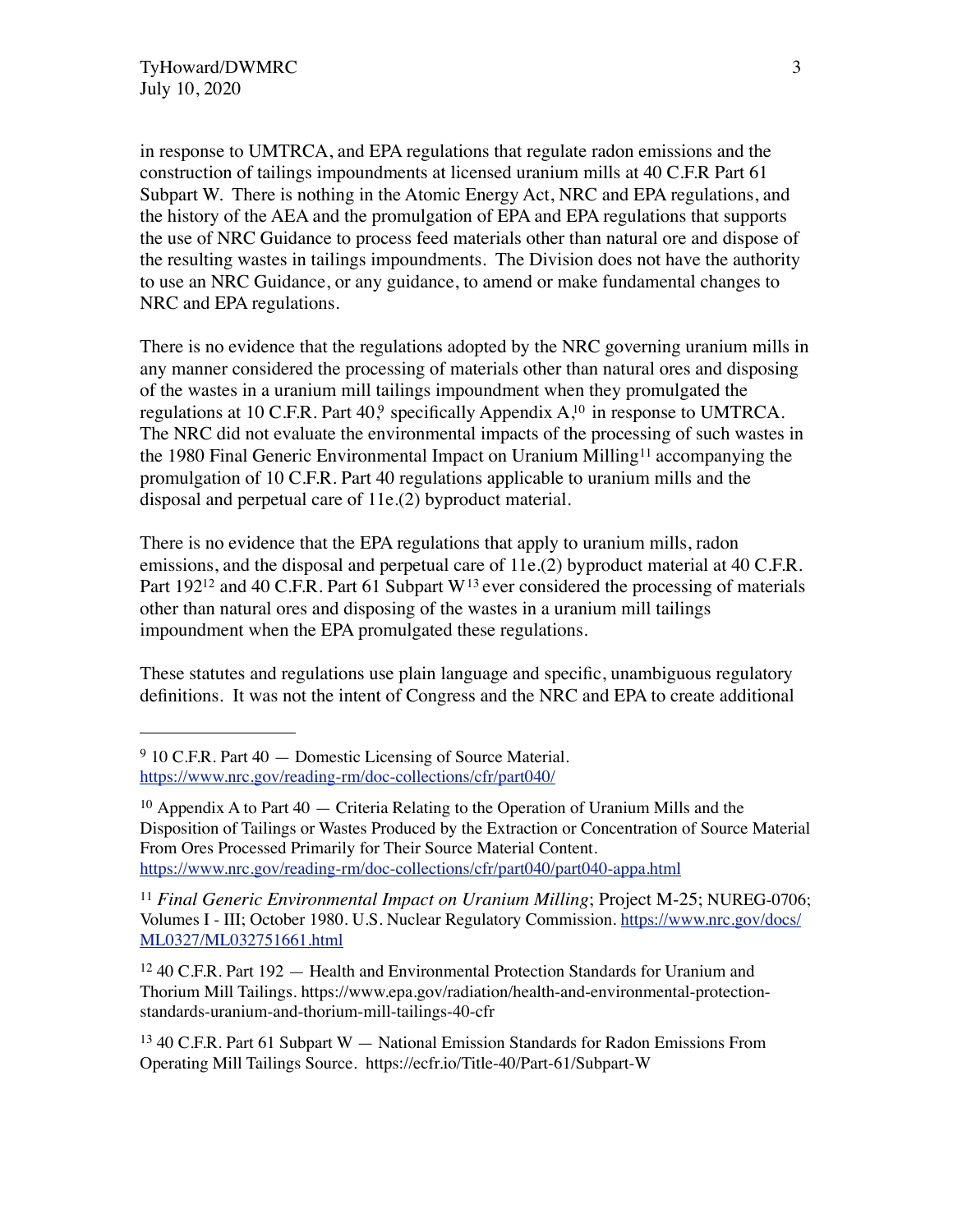environmental health, safety, and environment risks, hazards, and impacts—with no analyses of those risks, hazards, and impacts—by using a guidance document to manipulate regulatory definitions and create a new regulatory program never anticipated by Congress or the NRC and EPA when they adopted UMTRCA and Clean Water Act implementing regulations.

1.3. The Division, in reviewing the Energy Fuels' request to receive and process "alternate feed," provides a lot of information on the history of the NRC Guidance. However, there is scant information regarding the history of UMTRCA, applicable NRC and EPA regulations, the regulation and historical definitions of "ore" and "source material," or any other relevant information that does not support the Division's view. The Division carefully, and improperly, picks and chooses from a wide range or relevant information related to the history and regulation of uranium mills and uranium mill tailings to support its positions.

1.4. The DEQ never provided a specific opportunity for the public to comment on the Utah's use of an NRC Guidance when Utah was in the process of becoming an NRC Agreement State. The DEQ never provided a specific opportunity for tribal entities and the public to comment on a program that would turn the White Mesa Mill into a disposal site for mineral processing wastes from domestic and foreign mineral processing operations when the DEQ decided to use NRC Guidance to, in effect, amend the Atomic Energy Act and NRC and EPA regulation, without the proper statutory authority. This was a back-handed change to a major federal program developed to safely contain and provide for perpetual care the tailings and wastes from the processing of natural ores for their uranium and thorium content. Prior to 1978, there was no federal program to manage and contain those tailings and wastes in a manner protective of public health and safety and the environment.

1.5. The Division must take a hard look at fact that the White Mesa Mill is now becoming a waste disposal site for international radioactive wastes[,14](#page-3-0) in addition to the domestic waste materials that have been processed at the White Mesa Mill. The State of Utah must explain why Utah should now become the go-to place for the disposal of such international radioactive wastes. The State of Utah must provide a legal, technical, and environmental justification, not just for the disposal of materials from Estonia, but from any international source.

The State of Utah cannot justify this to the Ute Mountain Ute Tribe, the tribal members who live a short distance away from the White Mesa Mill and are impacted by radiological and non-radiological emissions from the Mill. The State of Utah cannot continue to ignore the consistent and continuing opposition of the Utah Mountain Ute

<span id="page-3-0"></span><sup>&</sup>lt;sup>14</sup> NRC regulations at 10 C.F.R. Part 110.4 define the materials to be imported to the White Mesa Mill from Estonia as "radioactive waste."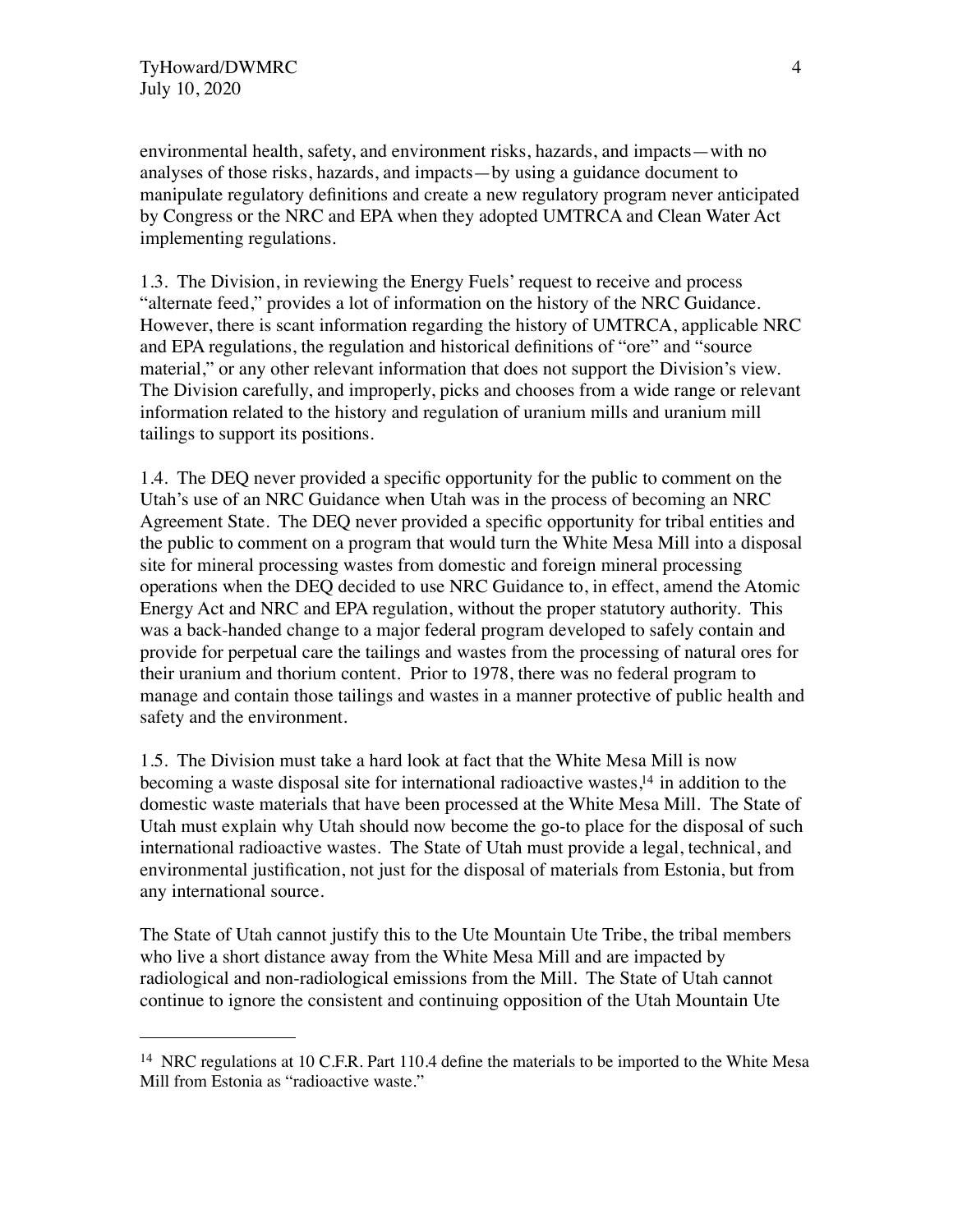Tribe and the White Mesa community to turning the White Mesa Mill into a repository for domestic and international wastes from other mineral operations and waste cleanup projects. The State of Utah has a legal obligation to abide by the Atomic Energy Act and NRC and EPA regulations and legally promulgated regulatory programs, none of which support the processing of radioactive wastes such as the Silmet and Moffat Tunnel materials at White Mesa and turning the Mill into a perpetual repository for wastes from the cleanup of domestic and international radioactive materials.

#### **2. Modification of License Condition 10.5.**

The Division proposes to modify License Condition 10.5 (LC 10.5) to increase the amount of in situ leach  $(ISL)^{15}$  uranium recovery decommissioning debris (defined as 11e.(2) byproduct material) to be placed in the the Mill's tailings impoundments from 5,000 cubic yards (cy) to 10,000 cy from any one ISL facility and allow unlimited amounts of waste from any ISL facility that is owned by Energy Fuels, or an Energy Fuels' subsidiary, to be disposed of at White Mesa. This is provided that there is adequate tailings impoundment volume. Currently, the ISL wastes transported to the White Mesa Mill can only be disposed of in tailings Impoundment 3.

## **COMMENTS**

2.1. The Division did not include the Energy Fuels' "Volume and Procedural Modification Request" (DRC-2019-012708), dated October 9, 2019, in the list of White Mesa Mill License Amendment Requests posted on the DWMRC website[.16](#page-4-1) Rather, that request was only available on the e-Docs system,<sup>17</sup> which is slow and rather difficult to navigate. The Division erred in not making this amendment request readily available during the public comment period by posting ont he DWMRC website associated with License Amendment #10.

2.2. The Division failed to develop a Technical Evaluation and Environmental Analysis for this amendment. No such document was provided in the 2020 DWMRC Public Notice.<sup>18</sup> The Amendment # 10 Statement of Basis, Summary of License Changes, page 1, indicates that this is a Major Change in the License. The Division failed to comply

<span id="page-4-0"></span><sup>&</sup>lt;sup>15</sup> The change in the term "in situ leach (ISL)" to "in situ recovery (ISR)" was done at the behest of the uranium recovery industry. The industry changed the term "in situ leach" to "in situ recovery" as a public relations gimmick.

<span id="page-4-1"></span><sup>16</sup> <https://deq.utah.gov/waste-management-and-radiation-control/energy-fuels-resources-usa-inc>

<span id="page-4-2"></span><sup>17</sup> http://eqedocs.utah.gov/

<span id="page-4-3"></span><sup>18</sup> [https://deq.utah.gov/waste-management-and-radiation-control/public-notices-energy-fuels](https://deq.utah.gov/waste-management-and-radiation-control/public-notices-energy-fuels-resources-usa-inc)[resources-usa-inc](https://deq.utah.gov/waste-management-and-radiation-control/public-notices-energy-fuels-resources-usa-inc)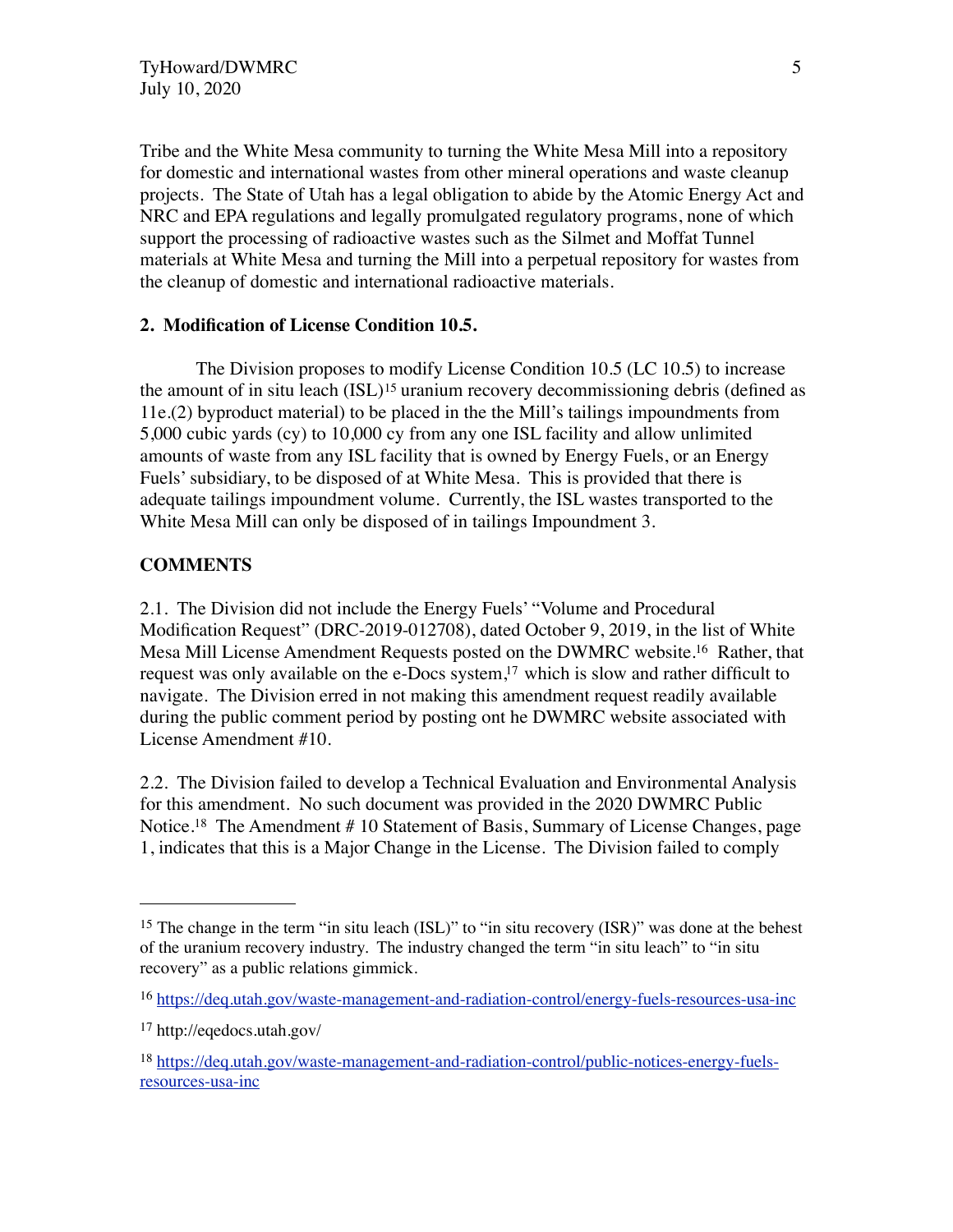with the Atomic Energy Act  $19$  and Utah regulatory requirements<sup>20</sup> to develop an Environmental Analysis for major license amendments. Such an analysis must be made available to the public **before** the comment period and public hearing. The Division failed to comply with these statutory and regulatory requirements.

2.3. The Summary of License Changes regarding License Condition 10.5, page 2, states, "Upon examination staff learned that the current license limits were not set in response to demonstrated health effects concerns or other scientific analysis."

Here, the Division does not identify the documents reviewed. According to the June 17, 2010, White Mesa Mill License, Amendment # 4, LC 10.5, was based on the Licensee's submittal to the NRC, dated May 20, 1993. That document is not posted on the DEQ e-Docs system for the White Mesa Mill. Nor have the NRC documents associated with that Amendment, such as the License Amendment or technical or environmental evaluation, been made available. The Division claims that the LC 10.5 limits were not set in response to "demonstrated health effects concerns or other scientific analysis." The Division does not state whether the NRC developed any technical evaluation or environmental or health analyses in connection to this amendment request. The Division should not rely on an inadequate NRC license amendment review in 1993 to support a Division license amendment review in 2020.

2.4. From 1981 to 1994, the regulation of the White Mesa and other uranium mills in Utah was the responsibility of the NRC Uranium Recovery Field Office (URFO) in Colorado.

Many URFO-approved uranium mill license amendments lacked an Environmental Assessment or Environmental Impact Statement, under the National Environmental Policy Act. Rather, URFO, and later NRC headquarter staff, relied categorical exclusions —thereby avoiding any environmental analysis and any assessment of the cumulative impacts of disposing of ISL waste and other materials that were not assessed in the original 1978 White Mesa Mill environmental analysis. Unless the Division can show otherwise, it is unlikely that URFO staff did any analysis of the health effects or other concerns related to the disposal of ISL waste at White Mesa.

2.5. URFO had a troubled history, including the withholding from the public over twenty thousand (20,000) Uranium Mill Tailings Radiation Control Act Title I and Title II documents, in violation of the Atomic Energy Act and NRC regulation. It took the NRC Public Document Room four (4) years to accession the documents URFO withheld to

<span id="page-5-0"></span> $19\,42$  U.S. § 2021(o)(3).

<span id="page-5-1"></span><sup>&</sup>lt;sup>20</sup> Utah Administrative Code; Uranium Mills and Source Material Mill Tailings Disposal Facility Requirements; R313-24-3. Environmental Analysis. <https://rules.utah.gov/publicat/code/r313/r313-024.htm#>T3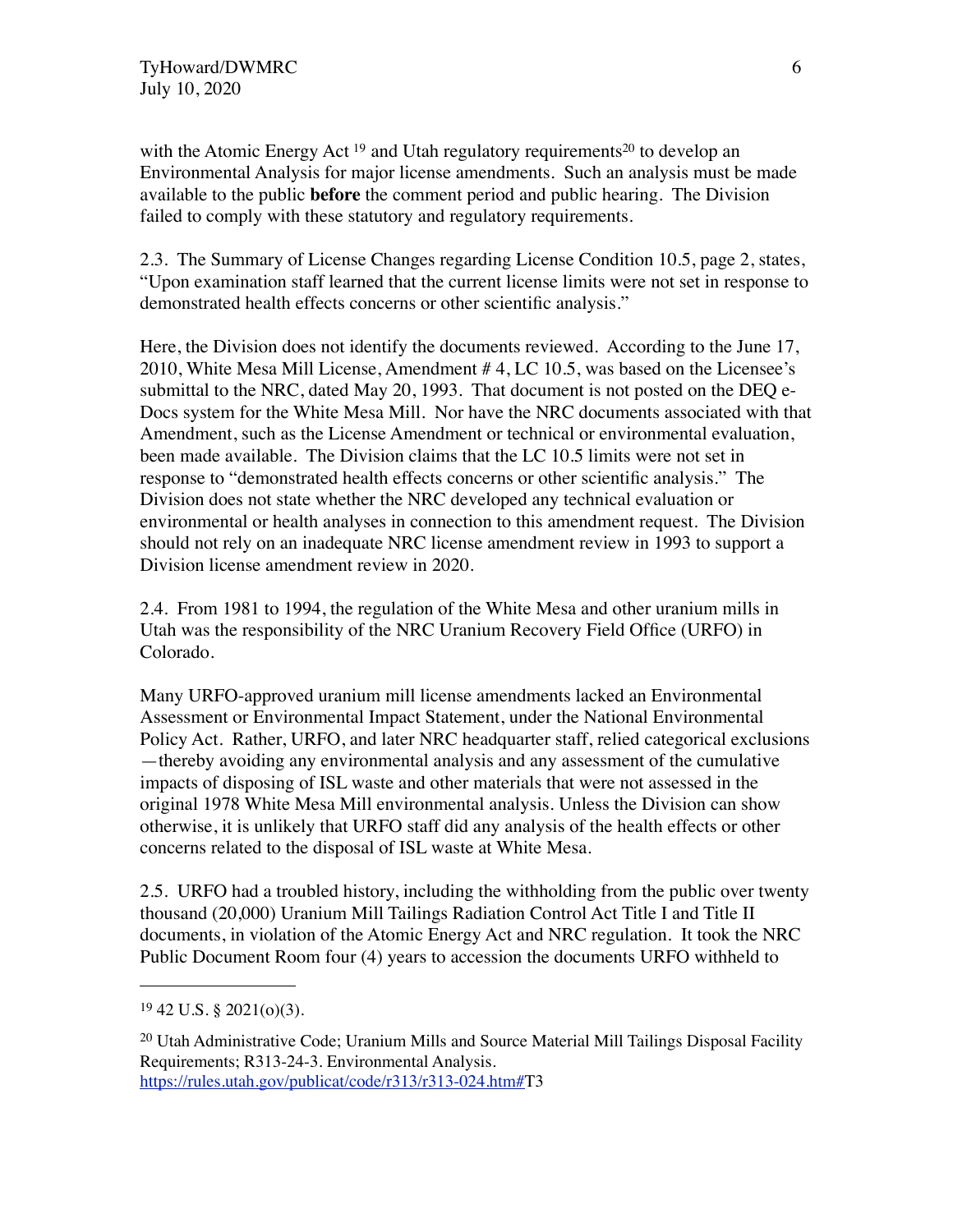make them publicly available. It was URFO that decided to allow the Moab Mill tailings to remain on the flood plain of the Colorado River, a determination that the State of Utah adamantly opposed. That URFO decision and the Finding of No Significant Impact regarding the Moab Mill reclamation led to the closure of URFO in 1994. Given that history, it is surprising that the Division would in any manner rely on URFO's determinations and analyses, or lack thereof.

2.6. Even if there had been a health and safety or environmental analysis in 1993, it would be way out of date. It would not have considered cumulated impacts over the past 27 years, nor the impacts from transportation accidents and spills. The 2016 spill of ISL barium sulfate sludge from the Cameco Resources Inc. Smith Ranch ISL operation in Wyoming, is an example of the serious risks associated with the transport of ISL waste. The spill of the Smith Ranch waste, which had been radiologically mis-characterized and mis-packaged at the point of origin, could have been a real radiological, health, safety, and environmental disaster. If the spill, or possibly a much larger spill, had occurred on Hwy. 191 or other highway, as those routes go through towns and population centers such as White Mesa, Blanding, Monticello and Moab, the radioactive sludge could have been spread widely throughout the region and been very difficult to track down and clean up. The more decommissioning debris and sludges that are shipped to the Mill, the greater the likelihood of transportation accidents that would expose people on the transportation routes to radiological hazards.

2.7. The Division failed to provide an analysis of the current capacity of Impoundment 3, the age and condition of the Impoundment 3 liner, potential of leakage and contamination of the groundwater over time, potential spills of ISL sludges and other wastes during transport and at the mill, or an overall analysis of the cumulative impacts associated with the disposal of ISL 11e.(2) byproduct material at the White Mesa Mill. Therefore, there is no basis for the approval the proposed changes to LC 10.5.

2.8. The Division should not approve an increase in the amount of ISL waste at the White Mesa Mill, due to the age of Impoundment 3 and the need to close and reclaim Impoundment 3 as soon as possible. Additionally, the Division failed to provide the required Environmental Analysis, failed to properly notice the proposed license condition changes, and has not complied with the AEA and Utah regulation regarding a major license amendment.

2.9. In sum, the Division must reject the proposed changes to License Condition 10.5 to authorize the disposal of additional amounts of ISL waste at the White Mesa Mill.

2.10. License Condition 10.5.A.(3). The Division proposes an amendment to authorize the disposal of 11e.(2) byproduct material in unlimited quantities from any source within the State of Utah. The Summary for LC 10.5 indicates that this condition would be for the purpose of disposing of small quantities of uranium mill tailings that have been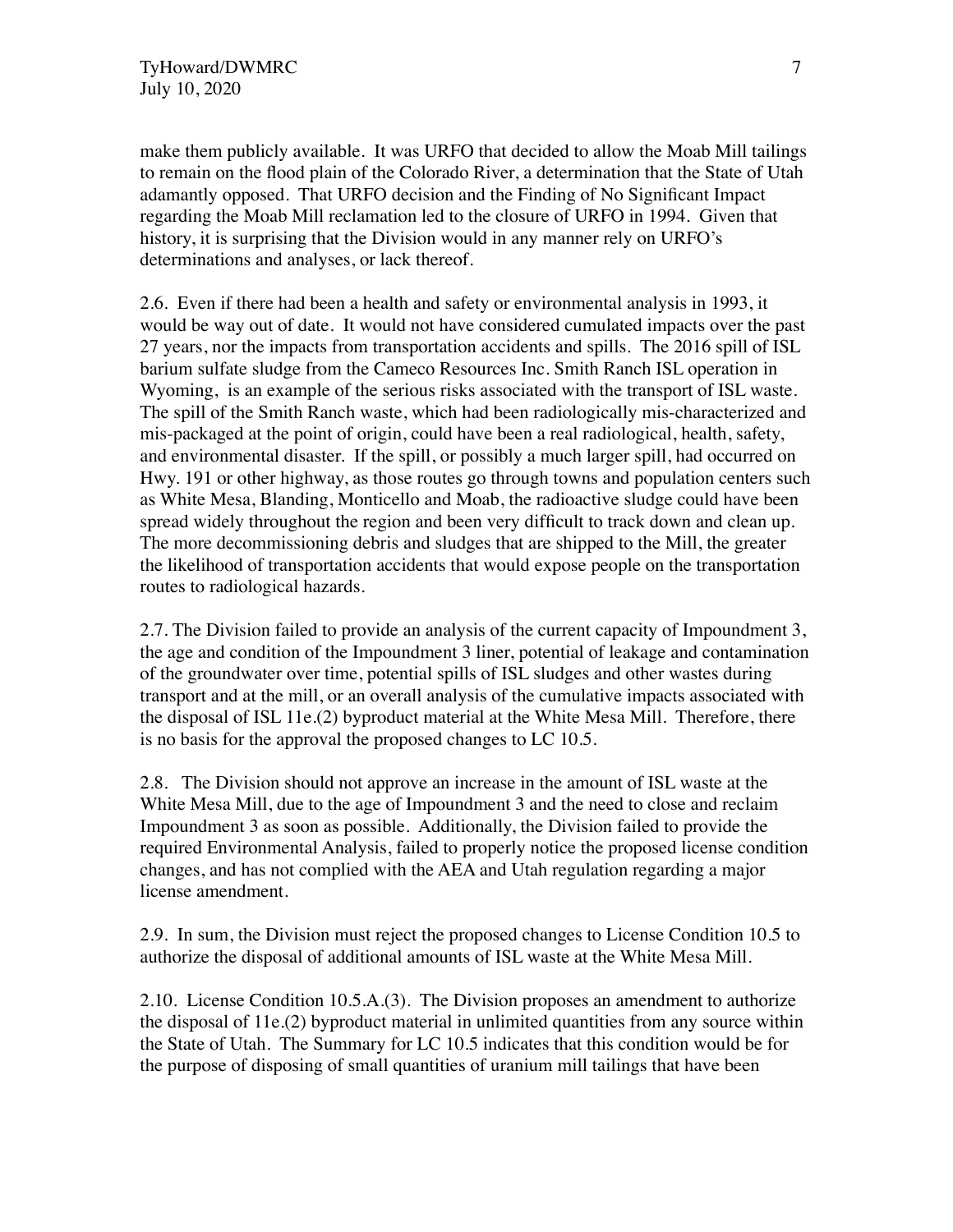historically used as backfill for construction sites or found in other unexpected places in Utah. The Division defines these materials as "11e.(2) byproduct material." However, only materials that originally came from an UMTRCA Title II commercial uranium recovery operation can be defined as "11e.(2) byproduct material." Materials that come from a site that is an UMTRCA Title I site would be defined as "residual radioactive materials." There are four (4) Title I mill sites, three (3) Title II mill sites,<sup>21</sup> and one Department of Energy Superfund site<sup>22</sup> in Utah. Since most off-site tailings came from Title I sites and the Monticello Superfund site, those tailings would not be defined as 11. (2) byproduct material. The Division should properly characterize the tailings that it intends to authorize for disposal in the White Mesa Mill tailings impoundments.

#### **3. Receipt of the Silmet Material from Estonia. License Condition 10.10.**

The Divisions proposes to authorize the Licensee "to receive source material (the Silmet uranium bearing material) from the NPM Silmet OÜ Facility located near Sillamae, Estonia, in accordance with statements, representations, and commitments contained in the License Amendment Request submitted to the Director dated April 18, 2019." The Silmet Material would be processed at the White Mesa Mill for its uranium content, and the resulting wastes disposed of in a tailings impoundment. The Division developed a Technical Evaluation and Environmental Analysis Simlet Alternate Feed Request; Energy Fuels Resources (USA) Inc.; White Mesa Uranium Mill; April 2020.

#### **3.1. Import License.**

#### **COMMENTS**

3.1.1. The Silmet Material would be imported to the United States from the European country of Estonia. The Division's Silmet Technical Evaluation and Environmental Analysis (TEEA) (page 20) states that the State of Utah Assistant Attorney General concluded that "there is adequate legal basis to support the requested licensing action as to an NRC import license not being required under  $10$  C.F.R  $110.27(a)$ ." The TEEA (page 21) also states that the Division staff evaluation included "A legal analysis from the Utah Attorney General's office to determine if the uranium bearing material can be legally imported to the United States."

The Assistant Attorney General's written legal opinion, or analysis, was not included in the Simlet TEEA and no specific, separate written legal opinion was available in response to a Utah Government Records Access and Management Act (GRAMA) request.

<span id="page-7-0"></span><sup>21</sup> <https://www.energy.gov/sites/prod/files/2018/12/f58/UMTRCAFactSheet.pdf>

<span id="page-7-1"></span><sup>22</sup> <https://cumulis.epa.gov/supercpad/cursites/csitinfo.cfm?id=0800867>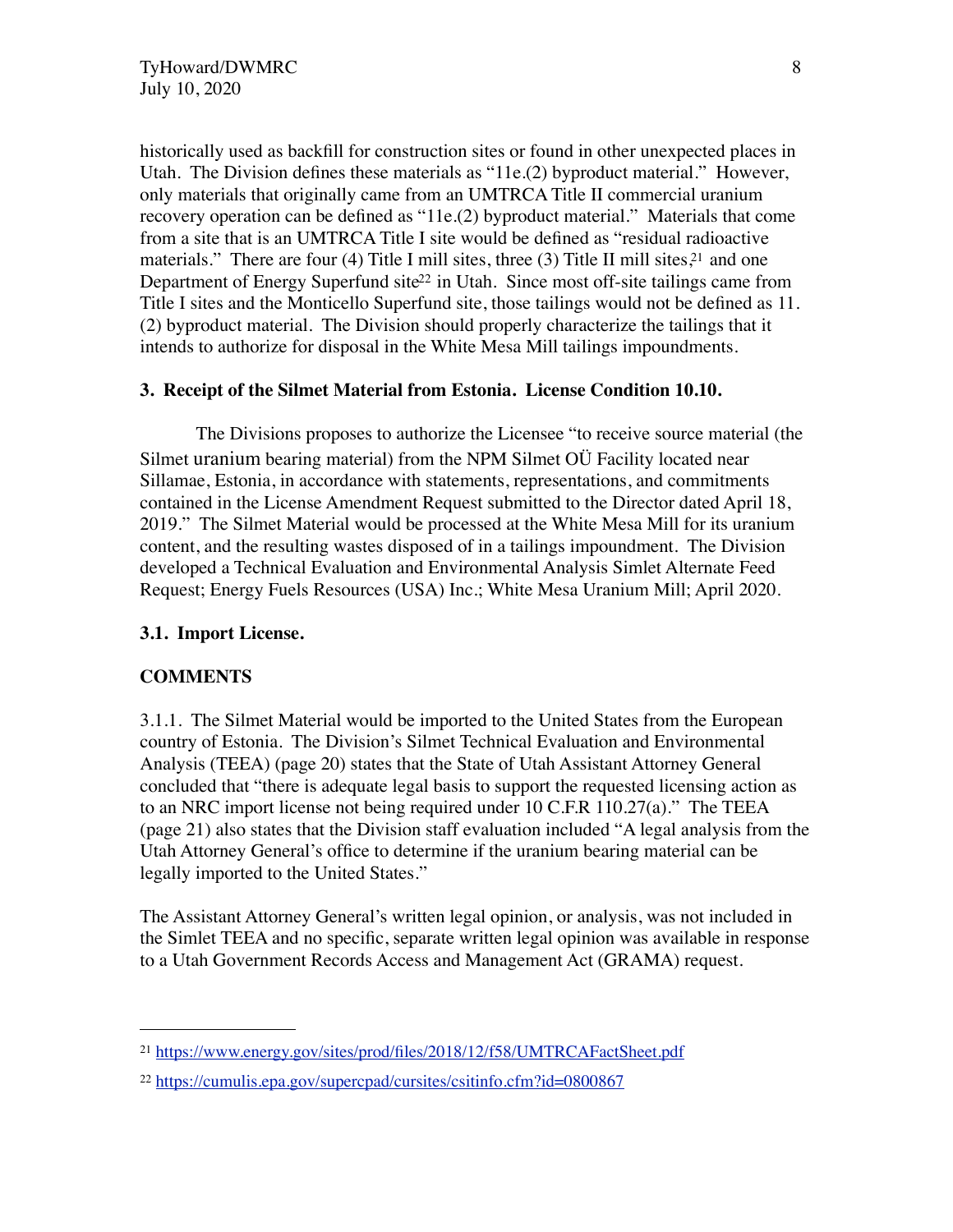The Assistant Attorney General does not have the authority to make a legal determination regarding the import of nuclear materials from a foreign country to the U.S. These are not legal determinations that can be made by the State of Utah. They are under the sole authority of the federal government. The NRC, a federal agency, has sole authority for the import and export nuclear materials, including the import of the material from Estonia. Any conclusions or analyses by the Assistant Attorney General regarding the legality of the import or whether an NRC specific import license is required under NRC regulation at 10 C.F.R 110.27(a) have no legal force and effect. This point was made to Uranium Watch staff by an NRC staff person during a phone conference on June 26, 2020.

The Assistant Attorney General should not have issued an opinion on a matter over which the State of Utah has no authority. Division should not make any determinations regarding Energy Fuels' conformance with NRC import license requirements in the context of an amendment to the White Mesa Mill License.

3.1.2. The TEEA appears to rely on a November 1998 NRC license amendment related to the import of uranium bearing materials from Canada. Since 1998, 10 C.F.R § 110.27(a) has been amended 5 times.<sup>23</sup> The TEEA does not state how NRC regulations regarding general and specific import license requirements may have changed since 1998. The Division and the Office of the Attorney General should not have relied on a 22-year old NRC licensing decision to interpret current NRC regulation.

3.1.3. The Division makes no mention of a State of Utah request to the NRC for a determination of whether the import of the Silmet Material would require a specific import license, pursuant to 10 C.F.R  $\S$  110.27(c), or the applicability of other import regulations. The Division could have sought an opinion by the NRC Office of General Counsel or other NRC office regarding NRC regulatory requirements regarding import licenses, but did not.

3.1.4. Since the Division and the State of Utah have no authority over the import of the Silmet Material from Estonia, any Division determinations with respect to compliance with NRC import regulations and requirements are invalid.

<span id="page-8-0"></span><sup>23</sup> Amendments to 10 C.F.R. § 110.27: 65 Fed. Reg. 70291, November 22, 2000; 68 Fed. Reg. 31589, May 28, 2003; 70 Fed. Reg. 37991, July 1, 2005; 75 Fed. Reg. 44089, July 28, 2010; and 77 Fed. Reg. 27114, May 9, 2012.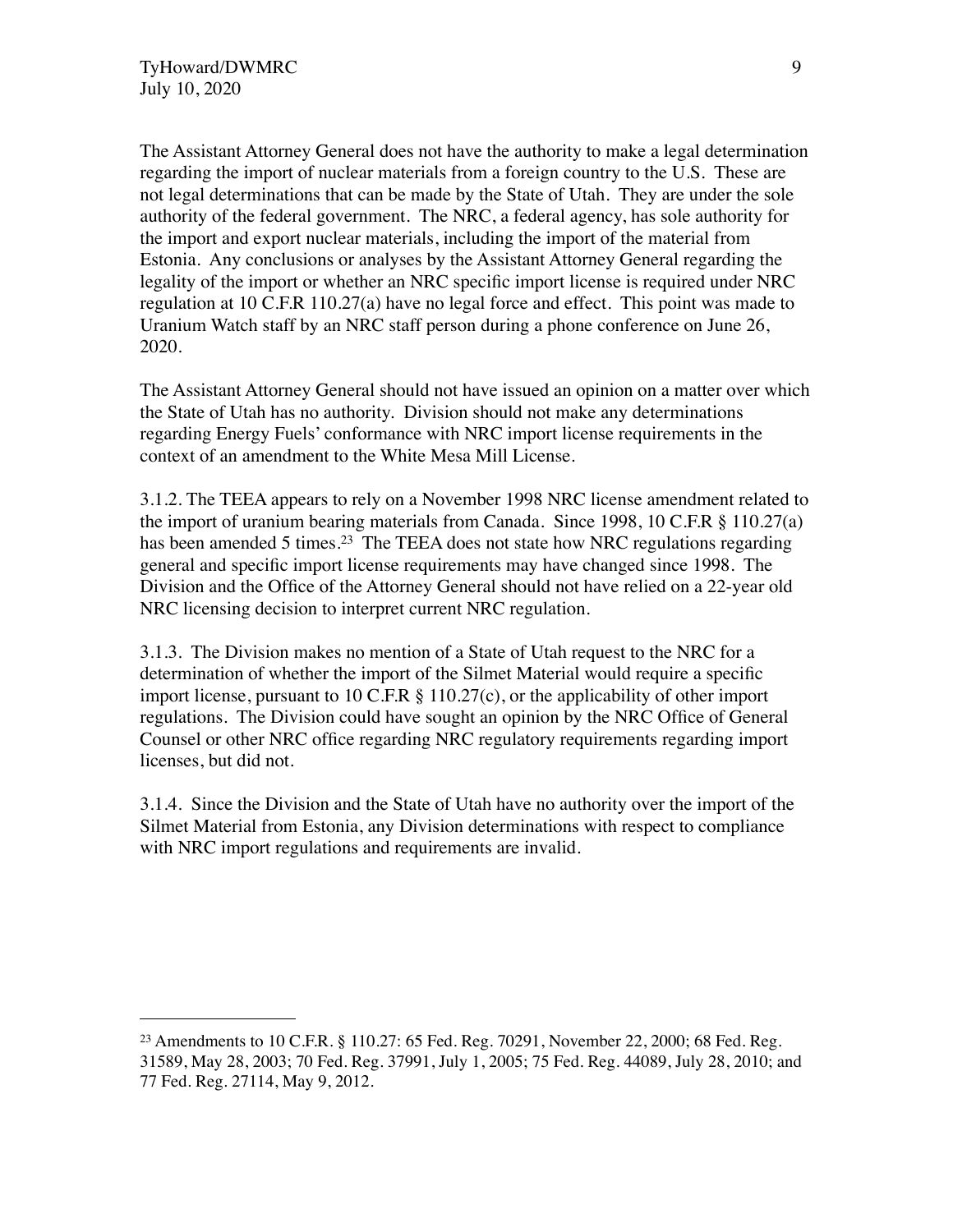#### **3.2. Terminology Confusion**

## **COMMENTS**

3.2.1. The proposed License Amendment #10, at License Condition 10.10, states:

The Licensee is authorized to receive source material (the Silmet uranium bearing material) from the NPM Silmet OÜ Facility located near Sillamae, Estonia, in accordance with statements, representations, and commitments contained in the License Amendment Request submitted to the Director dated April 18, 2019.

NRC regulation, at 10 C.F.R. § 40.4, defines source material:

S*ource Material* means: (1) Uranium or thorium, or any combination thereof, in any physical or chemical form or (2) ores which contain by weight one-twentieth of one percent  $(0.05\%)$  or more of: (i) Uranium, (ii) thorium or (iii) any combination thereof. Source material does not include special nuclear material.

During the public hearing on the White Mesa Mill License Amendment #10, held on May 20, 2020, Division staff was unwilling to state whether the "source material" to be imported from Silmet facility in Estonia and received at the Mill, is "source material" under the first definition (that is, uranium or thorium, or any combination thereof), or is source material under the second definition (that is, ores which contain by weight onetwentieth of one percent  $(0.05\%)$  or more of: (i) uranium, (ii) thorium or (iii) any combination thereof).

If the Silmet Material is "source material" under the first definition, then only the uranium and thorium content of the Silmet Material meets the definition of "source material." In that case, it would be incorrect to characterize the Silmet Material as "source material." It would be much more accurate to characterize the Silmet Material as material "containing source material," because only a very small portion of the Silmet material meets the first NRC statutory and regulatory definition of "source material.

If the Silmet Material Material to be imported to the White Mesa Mill from Estonia meets the second definition of "source material" as an ore, then all of the Silmet material would be considered to be "source material."

The Division needs to clarify what type of "source material" is being referred to in the proposed amended License Condition: "The Licensee is authorized to receive source material (the Silmet uranium bearing material) from the NPM Silmet OÜ Facility located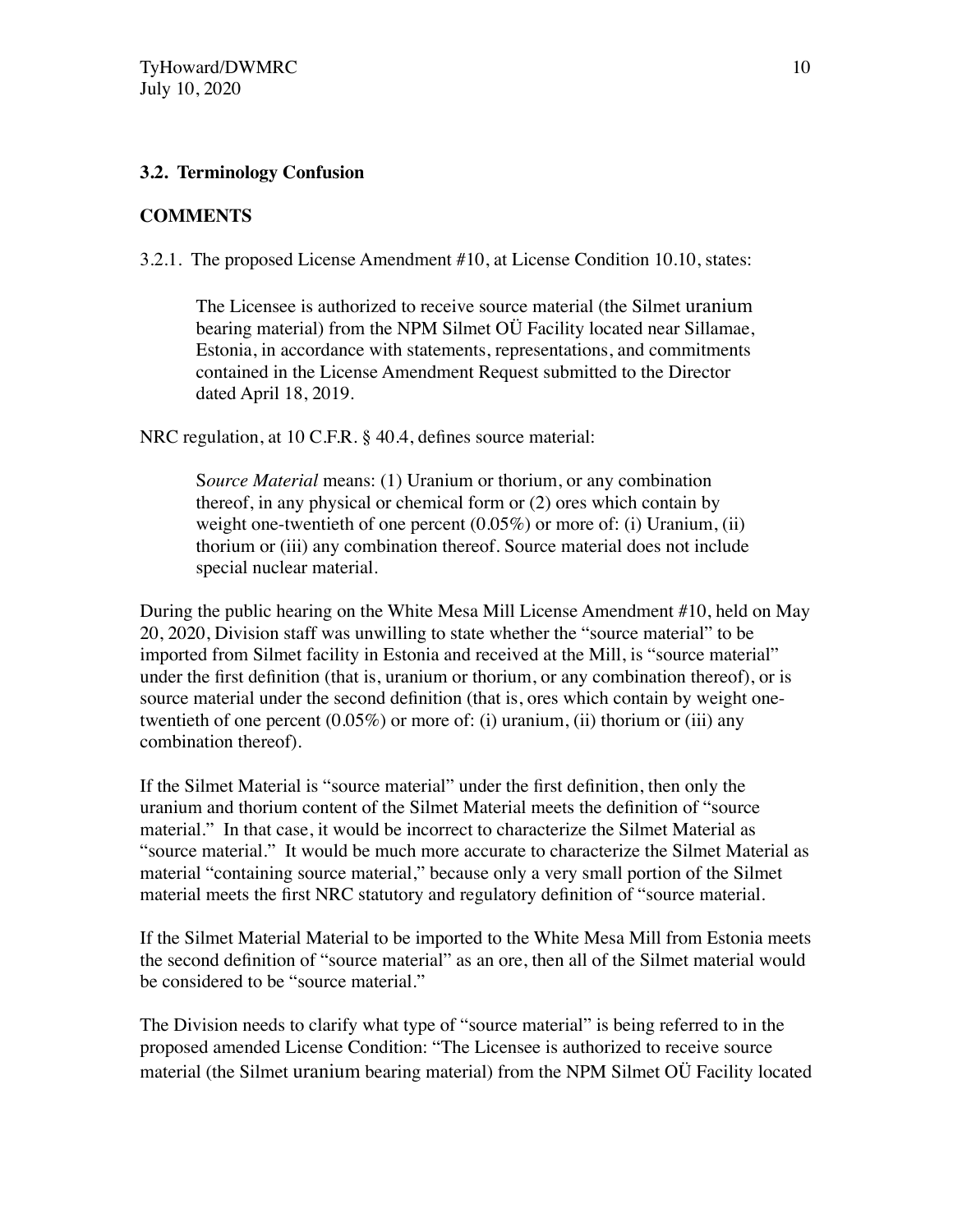near Sillamae, Estonia." If only the uranium and thorium in the Silmet Material is "source material" under the first definition, then the Division should provide figures on the amount and weight of the "source material" and the amount and weight of the nonsource material in the Silmet Material.

3.2.2. If the Silmet material is "ore," as that term is used in the NRC statutory and regulatory definition of 11e.(2) byproduct material, then the Division must explain why it would not also be considered to be "ore," as that term is used in the statutory and regulatory definition of "source material." It does not make sense that the Atomic Energy Act and NRC regulation implementing the AEA intended the term "ore" to mean one thing in the definition of "source material" and another thing in the definition of "11e.(2) byproduct material."

3.2.3. Uranium Watch would contend that the Atomic Energy Act and the NRC regulations' use of the term "ore" in the definition of "source material" and the definition of "11e.(2) byproduct material" are the same. The term "ore" was used as a well understood term in common usage. "Ore," like the term "water," did not require a specific regulatory definition. Any change in the definition of one use of the term "ore," impacts the definition of the other. However, there have been no changes to the Atomic Energy Act or NRC regulation that would affect the use of those terms in the NRC or NRC Agreement State regulatory programs. Therefore, the use of those terms must be the same in both definitions.

3.2.4. An NRC guidance does not have legal force and effect. Therefore it is reasonable to assume that the use of the term of "ore" in the definitions of "source material" and "11e.(2) byproduct material" are the same and have not been amended. There is no evidence that the Atomic Energy Act meant ore to mean anything other than a natural or native material from which uranium or thorium is extracted.

3.2.5. If the Division believes that the material exported from Estonia and received at the White Mesa Mill is "source material" under the first definition, then the Division needs to explain how and when that material becomes an "ore," within the definition of "11e.(2) byproduct material," so that the wastes from the processing of that material will meet the statutory and regulatory definition of "11e.(2) byproduct material."

3.2.6. The Division also refers to the Silmet Material as "Alternate Feed Material." To the best of commenters' knowledge, under the Atomic Energy Act and NRC regulation, there are no statutory or regulatory definitions of "Alternate Feed Material." There are no NRC regulations that refer to, and specifically apply to, "Alternate Feed Material."

3.2.7. The Division also characterizes the Silmet Material is a "uranium bearing material." The Division "Technical Evaluation and Environmental Analysis - Silmet Alternate Feed Material" states (page 13) that Energy Fuels submitted an application to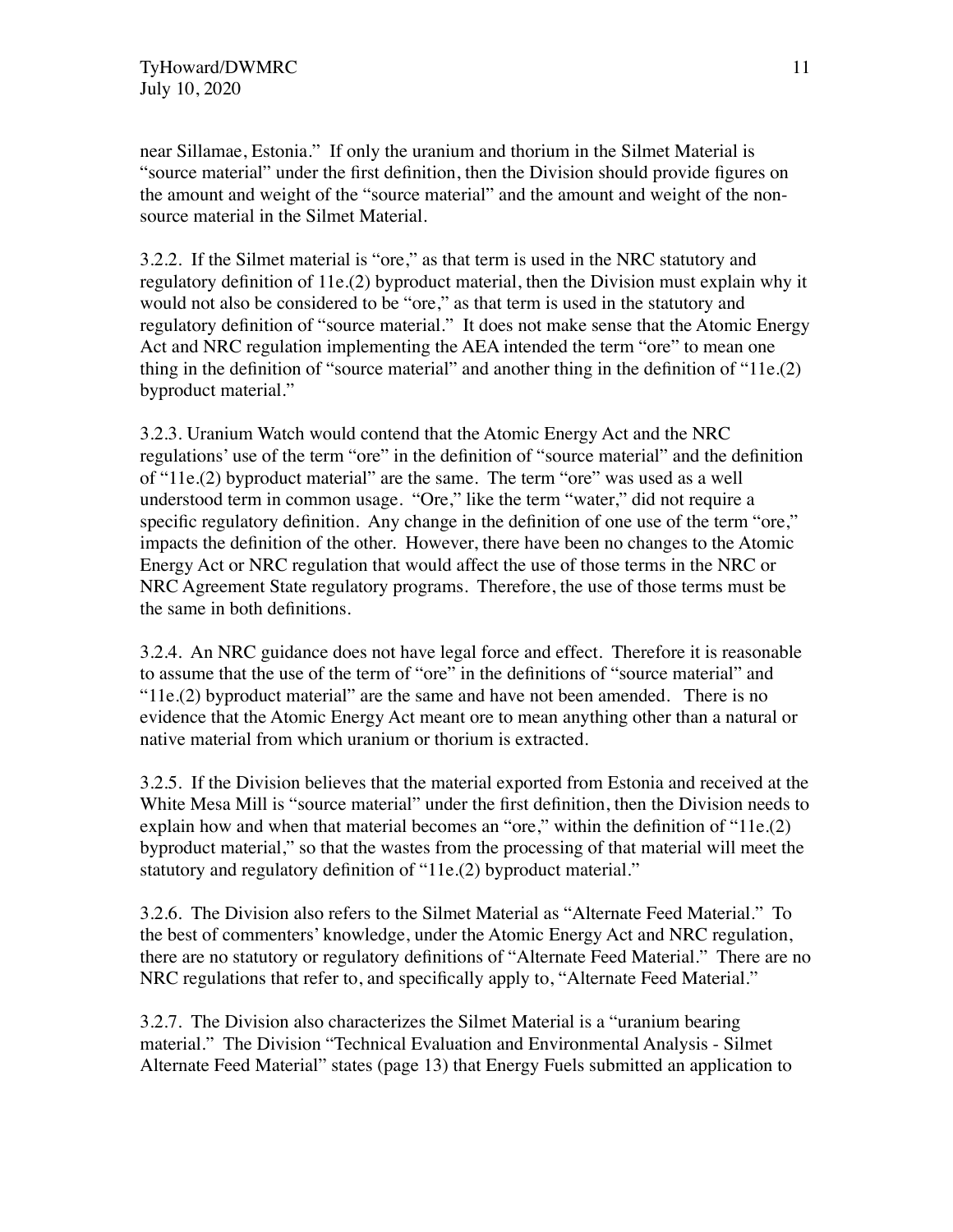receive and process the Silmet uranium bearing material as an "alternate feed." Neither terms are contained in AEA and NRC statutory or regulatory definitions.

The Division also refers to the Silmet Material as an "ore." However, in describing the Material as "source material," the Division in unable or unwilling to state whether the Silmet Material meets the NRC 10 C.F.R § 40.4 definition of "source material" under the the second definition.

3.2.8. The Division should define or describe the Silmet Material based on specific statutory and regulatory definitions and terms. The Division should not rely on various terminologies that lack clear statutory and regulatory bases.

3.2.9. The Silmet TEEA (page 15) states: "DWMRC Staff has concluded that the Silmet uranium bearing material meets the NRC definition of 'ore.'" The Division does not state whether the Simet Material, therefore, is "source material" under the second NRC statutory and regulatory definition; that is, "(2) ores which contain by weight onetwentieth of one percent  $(0.05\%)$  or more of: (i) Uranium, (ii) thorium or (iii) any combination thereof."

Since the Division has determined that the Silmet Material is "ore," and it contains by weight over 0.05% uranium and thorium, why is the Division reluctant to state whether the Silmet Material meets the second regulatory definition of "source material"?

# **3.3. Technical Evaluation and Environmental Analysis - Silmet Alternate Feed Material**

3.3.1. The Silmet Material TEEA, Section 1.1.2 (page 15), (quoting *NRC Interim Position and Guidance on the Use of Uranium Mill Feed Material other than Natural Ores*) states that "if the proposed feed material contains hazardous waste, listed under subpart D Sections 261.30-33 of 40 CFR (or comparable Resource Conservation and Recovery Act (RCRA) authorized State regulations), it wold be subject to the U.S. Environmental Protection Agency (EPA) or State Regulations under RCRA."

This is very confusing. The Division has stated that the Silmet Material is "ore." If the material were uranium "ore," it would not be subject to RCRA provisions, because "ore" is not considered to be a "solid waste" under 40 C.F.R. § 261.4 and, therefore, is not a "hazardous waste." If the Silmet Material were considered to be "ore," as that term is used in both the definition of 11e.(2) byproduct material and the second definition of "source material," it would not be considered to be a solid waste, and the issue of any hazardous waste constituents would be irrelevant.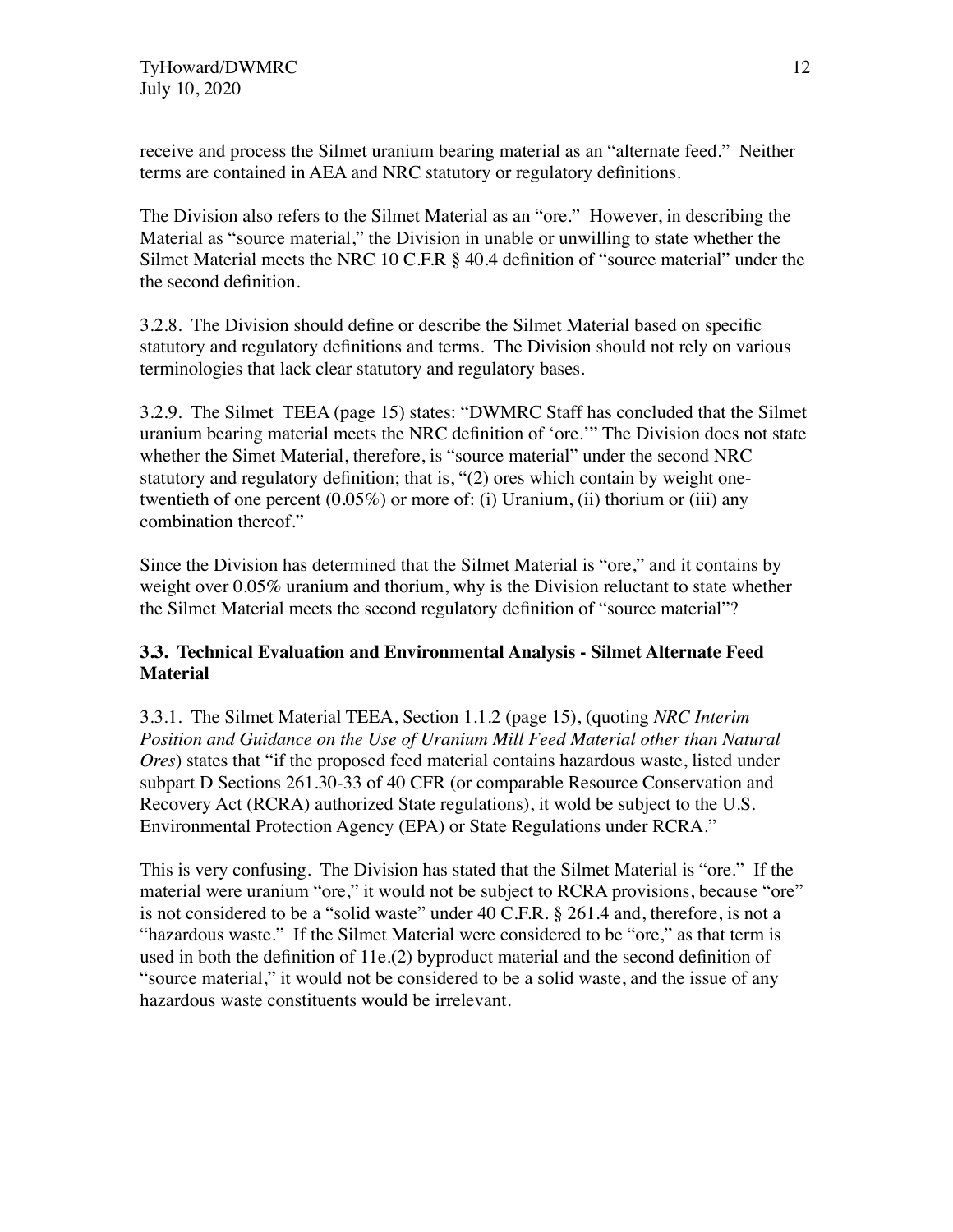Since the presence of hazardous waste in the Silmet Material is, obviously, relevant, then the Silmet Material is not "ore," as that term is used in the second definition of "source material." *See* Section 3.2, above.

That means, for the purposes of the Atomic Energy Act and NRC regulation, the term "ore"—as it is used in 2 very important and long-standing regulatory definitions—has 2 different meanings. In one definition (11e.(2) byproduct material), "ore" can include any uranium-bearing wastes from other mineral processing operations, such as the Silmet Material, if—and only if—the material has been processed for its uranium and/or thorium content. In the other definition (the second definition of source material), "ore" does not include uranium-bearing wastes from other mineral processing operations. It does not include material that becomes "ore" retroactively when the material has been processed in a uranium mill to remove the uranium and/or thorium.

The NRC and the Division have not claimed, or cannot claim, that the uranium-bearing wastes from other mineral processing operations, such as the Silmet Material, meet the second definition of "source material," that is, ores which contain by weight onetwentieth of one percent (0.05%) or more of: (i) Uranium, (ii) thorium or (iii) any combination thereof. This creates confusion, if NRC Guidance can be use to amend the Atomic Energy Act and NRC regulations such that the term "ore" means one thing in one regulatory definition and another thing in second, closely related regulatory definition. However, there is nothing in the Atomic Energy Act or NRC regulation that authorizes the NRC or the State of Utah to amend statutory and regulatory definitions with a nonbinding Guidance, creating a dissonance in regulatory definitions and programs.

Uranium Watch does not believe that the Atomic Energy Act and NRC regulations intended that 2 important definitions that used the term "ore" meant those terms to have 2 very different meanings. The NRC and the State of Utah do not have the authority to amend regulations outside of the Rulemaking process. The NRC and the State of Utah do not have the authority to create a whole new uranium milling regulatory program outside of the federal Rulemaking process. Therefore, there is no legal authority that authorizes the processing and disposal of the Silmet Material at the White Mesa Mill.

## **3.4. EPA Regulations**

The Environmental Protection Agency (EPA) promulgated regulations that apply to uranium mills and uranium mill tailings impoundments. These relevant standards and regulations are found in 40 C.F.R. Part 192 and 40 C.F.R. Part 61 Subpart W.

## **COMMENTS**

3.4.1. The Uranium Mill Tailings Radiation Control Act of 1978, an amendment to the Atomic Energy Act of 1954, directed the EPA to establish standards that apply the uranium mills and the handling of 11e.(2) byproduct material. Those EPA standards are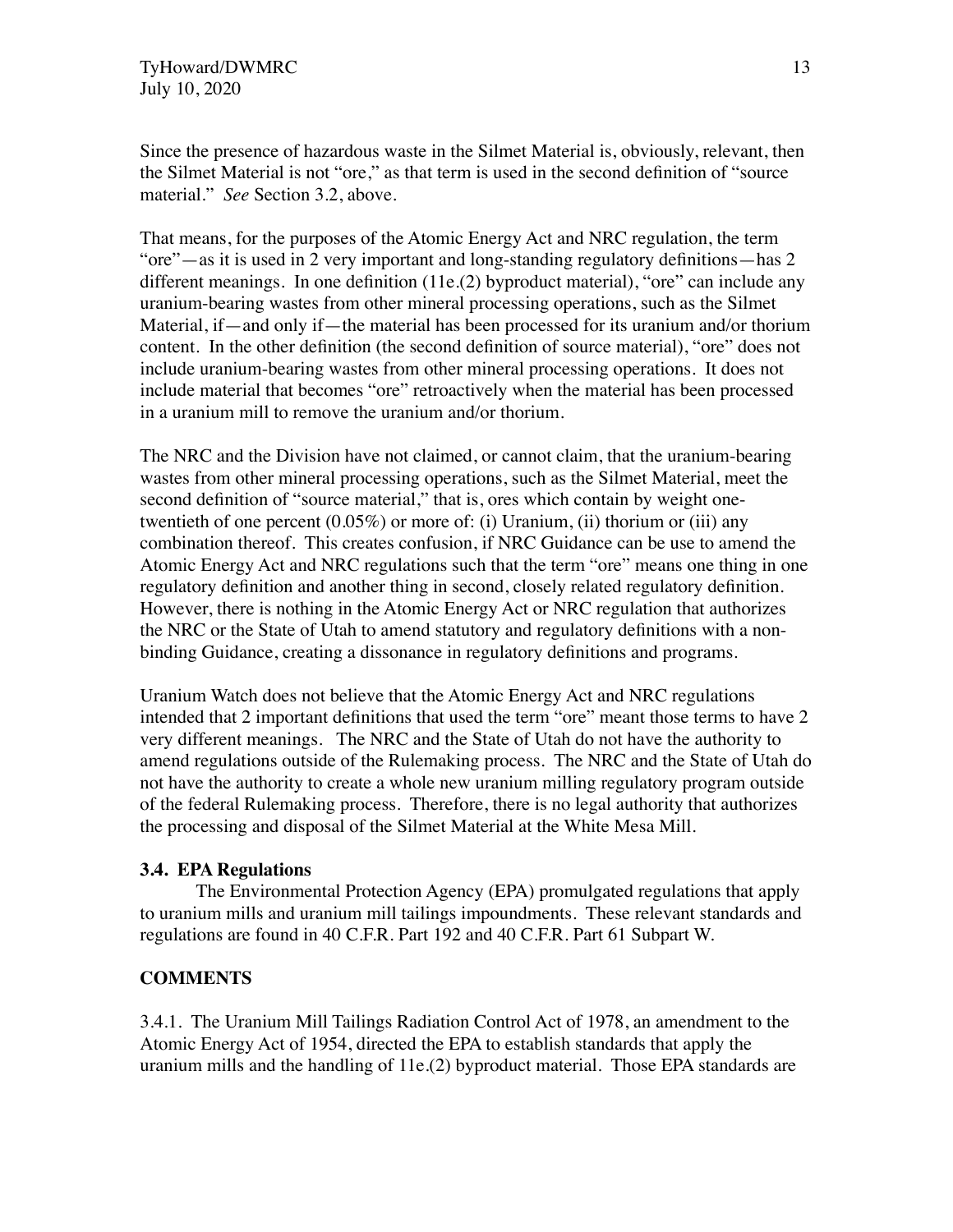found at 40 C.F.R. Part 192 — Health and Environmental Standards or Uranium and Thorium Mill Tailings. EPA regulation at 40 CFR Part 192 Subpart  $D^{24}$  $D^{24}$  $D^{24}$  – Standards for Management of Uranium Byproduct Materials Pursuant to Section 84 of the Atomic Energy Act of 1954, as Amended, states regarding Applicability, "This subpart applies to the management of uranium byproduct materials under section 84 of the Atomic Energy Act of 1954 (henceforth designated "the Act"), as amended, during and following processing of uranium ores, and to restoration of disposal sites following any use of such sites under section  $83(b)(1)(B)$  of the Act."

Part 192 Subpart D defines uranium byproduct material:

(b) Uranium byproduct material means the tailings or wastes produced by the extraction or concentration of uranium from any ore processed primarily for its source material content. Ore bodies depleted by uranium solution extraction operations and which remain underground do not constitute "byproduct material" for the purpose of this subpart.

Section 192.01 defines "tailings":

Tailings means the remaining portion of a metal-bearing ore after some or all of such metal, such as uranium, has been extracted.

There is nothing in the Part 192 definitions of "uranium byproduct material" or "tailings" that demonstrates or implies that these terms apply to the tailings or wastes from the processing of materials other than natural ore. There is nothing in these regulatory definitions that demonstrate or imply that these terms apply to the tailings or wastes from "any other matter from which uranium or thorium is extracted in a licensed uranium or thorium mill." There is no evidence that the EPA Standards for Management of Uranium Byproduct Materials were meant to apply to tailings or wastes produced by the extraction or concentration of uranium from any **matter** processed primarily for its source material content.

3.4.2. The EPA "Environmental Standards for Uranium and Thorium Mill Tailings at Licensed Commercial Processing Sites," Final Rule, were promulgated on October 7, 1983, by publication in the *Federal Register* at 48 Fed. Reg. 45926, 45926-45927. *See*  Exhibit A. Public input on the establishment of these standards was extensive and included private citizens, public interest groups, members of the scientific community, representatives of industry, and State and Federal agencies[.25](#page-13-1) The Final Rule provides information on background information on The Uranium Industry, Hazards Associated With Uranium By-product Materials, Control of Hazards from Tailings, and

<span id="page-13-0"></span><sup>24</sup> <https://www.law.cornell.edu/cfr/text/40/part-192/subpart-D>

<span id="page-13-1"></span><sup>25</sup> 48 Fed. Reg. 45926, 45927 (col. 1).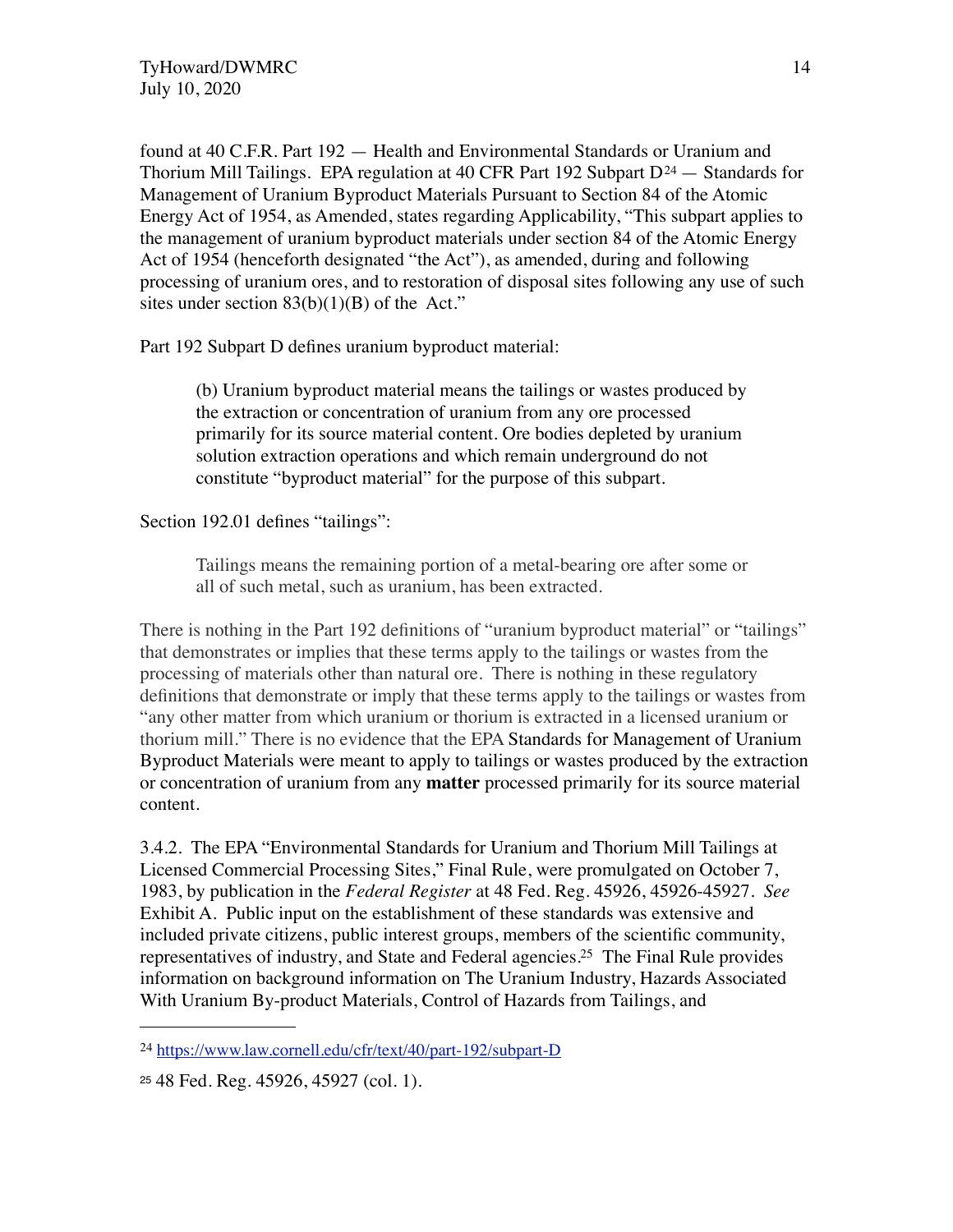Environmental Standards and Guidance Now Applicable to Uranium Tailings. There is no mention in this background information that the EPA is considering anything other than the processing of natural ores and the disposal of the resulting tailings at licensed uranium recovery sites. There is no consideration given to the radiological and nonradiological constituents found in the Silmet Material and other feed materials other than natural ore that have been processed at the White Mesa Mill. The standards, as developed by the EPA did not contemplate the processing of materials other than natural ore or the radiological and non-radiological impacts and hazards associated with such receipt, storage, processing, tailings disposal, and long term care of these materials. Congress, the EPA, and the public did not contemplate the use of uranium mills as permanent repositories for the wastes from the processing of a wide range of waste materials (including cement, asphalt and other debris) at uranium mills.

3.4.3. In 2010, the EPA undertook a review of Standards for Uranium and Thorium milling facilities, with a focus on in-situ leach uranium recovery operations. As part of that review the EPA held meetings in Casper, Wyoming, and Denver, Colorado. EPA *Uranium and Thorium Standards, Fact Sheet #2, Background on Uranium Mining and Milling,* provided information to the public at these meetings. The information addressed: What is uranium?, How is uranium mined?, What happens once the uranium is mined?, What is milling, and What are the environmental impacts of uranium mining and how are they regulated? The Fact Sheet contains the following relevant statements:

Uranium ore is mined, then milled to separate the uranium from the ore.

Uranium ore typically contains low concentrations of uranium, making uranium mining volume-intensive.

Milling is a process that removes the uranium from the ore. After the ore is ground up, it is treated with chemical solutions to dissolve the uranium from the ore. This process produces a waste byproduct called mill tailings.

There is no mention in the *Background on Uranium Mining and Milling* Fact Sheet that states or implies that ore is any uranium-bearing material, other than natural ore, that a uranium mill owner wishes to process.

3.4.4. In sum, the EPA "Standards for Management of Uranium Byproduct Materials" do not apply to the processing of materials other than natural ore at licensed uranium mills. The tailings or wastes from the processing of any matter for its uranium content, such as the Silmet Material, do not fall under the EPA definition of 11e.(2) byproduct material. Under EPA standards and regulations applicable to the White Mesa Mill, the wastes from the processing of the Silmet Material are not 11e.(2) byproduct material.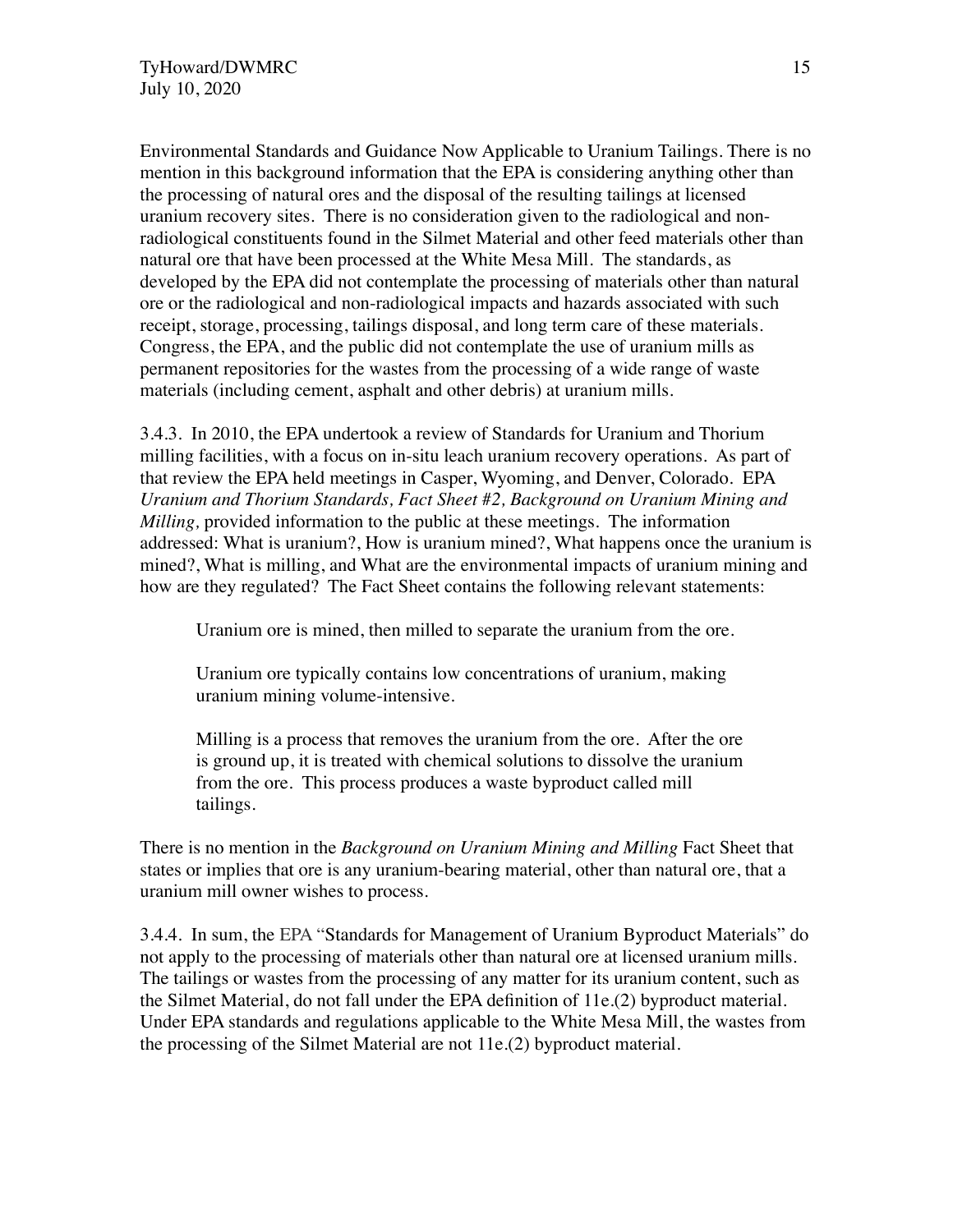3.4.5. Therefore, the Division must not authorize the processing of the Silmet material at the White Mesa Mill, because EPA standards do not apply to the processing of materials other than natural ore and to the disposal of tailings or wastes from the processing of materials other than natural ore. Under EPA regulations, the tailings and wastes from the processing of the Silmet material do not meet the statutory and regulatory definition of 11e.(2) byproduct material.

3.4.6. The Statement of Basis, Summary of License Changes, March 2020, which is part of the Radioactive Material License No. UT 1900479, Amendment #10, licensing package, provides information about changes in the White Mesa Mill License Conditions. Changes to the License include changes to terminology. The Summary states that changes to License Condition 9.5 "reflect terminology in 40 CFR Part 61 Subpart W, which governs radon emission (conventional or nonconventional impoundment)."

Therefore, the Division recognizes the applicability of 40 C.F.R. Part 61 Subpart  $W -$ National Emission Standards for Radon Emissions From Operating Mill Tailings to the White Mesa Mill License provisions. Subpart W (40 C.F.R. §§ 61.250 to 61.256) states, with respect the designation of facilities:

§ 61.250 Designation of facilities.

The provisions of this subpart apply to owners or operators of facilities licensed to manage uranium byproduct materials during and following the processing of uranium ores, commonly referred to as uranium mills and their associated tailings. This subpart does not apply to the disposal of tailings.

Subpart W defines "uranium byproduct material or tailings":

(g) Uranium byproduct material or tailings means the waste produced by the extraction or concentration of uranium from any ore processed primarily for its source material content. Ore bodies depleted by uranium solution extraction and which remain underground do not constitute byproduct material for the purposes of this subpart.

Subpart W defines "conventional impoundment":

(h) Conventional impoundment. A conventional impoundment is a permanent structure located at any uranium recovery facility uranium recovery facility which contains mostly solid uranium byproduct material or tailings from the extraction of uranium from uranium ore. These impoundments are left in place at facility closure.

Subpart W defines "uranium recovery facility":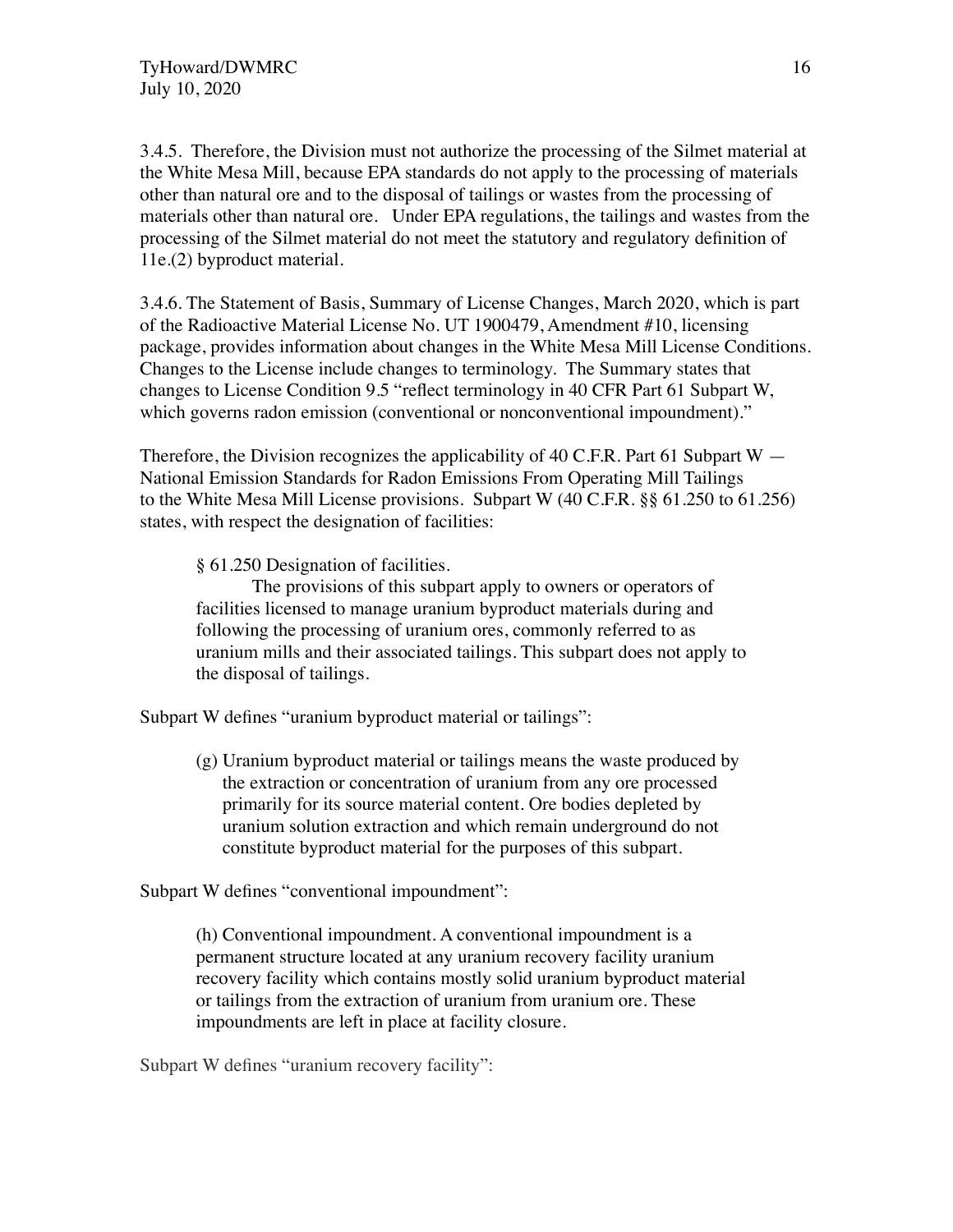Uranium recovery facility. A uranium recovery facility means a facility licensed by the NRC or an NRC Agreement State to manage uranium byproduct material or tailings during and following the processing of uranium ores. Common names for these facilities are a conventional uranium mill, an in-situ leach (or recovery) facility and a heap leach facility or pile.

Subpart W defines "non-conventional impoundment":

(i) Non-conventional impoundment. A non-conventional impoundment is used for managing liquids from uranium recovery operations and contains uranium byproduct material or tailings. . . .

There is nothing in Subpart W or in the history of the promulgation of Subpart W that supports the conclusion that Subpart W applies to the facilities that process materials other than natural ore or to the tailings and wastes from the processing of materials other than natural uranium ore. Subpart W does not apply to a facility that processes materials other than natural ore for its uranium content or to the tailings or wastes from the processing of any matter other than natural ore that may contain uranium.

3.4.7. The EPA undertook a complete review of Subpart W, which took several years. The EPA published proposed changes in rule on May 2, 2014.[26](#page-16-0) The final rule was published on January 17, 2017.[27](#page-16-1) In that Rulemaking, the EPA did not alter its 1986 definitions of uranium byproduct material. The Final Rule states:

The definition of uranium byproduct material or tailings in Subpart W, as it was promulgate in 1989 and not modified by this rule, establishes that Subpart W broadly addresses radon emissions from operating structures used to manage wastes produced during and following the concentration or extraction of uranium from ore processed primarily for its source material content.[28](#page-16-2)

The EPA did not change its regulations to apply to the tailings and wastes produced during and following the concentration or extraction of uranium from **any matter** 

<span id="page-16-0"></span><sup>26</sup> EPA *Revisions to National Emission Standards for Radon Emissions From Operating Uranium Mills*. 79 Fed. Reg. 25388, May 2, 2014. Docket ID EPA–HQ– OAR–2008–0218.

<span id="page-16-1"></span><sup>27</sup> EPA *Revisions to National Emission Standards for Radon Emissions From Operating Uranium Mills*. 82 Fed. Reg. 5142, 5142-5180; January 17, 2017. <https://www.govinfo.gov/content/pkg/FR-2017-01-17/pdf/2016-31425.pdf#>

<span id="page-16-2"></span><sup>28</sup> 82 Fed. Reg. 5142, 51474, column 3.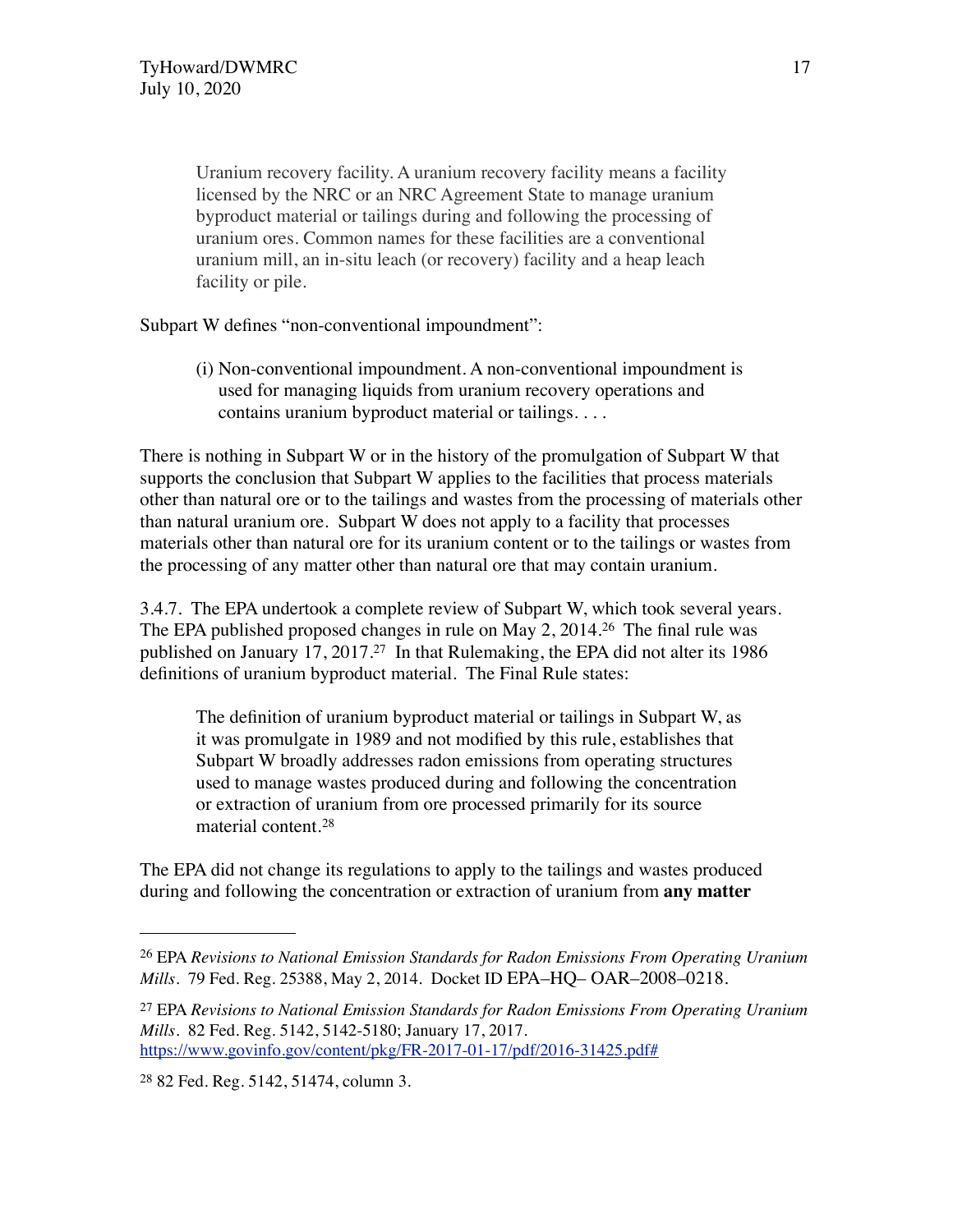processed for its source material content.

3.4.8. Under Subpart W, the tailings or wastes from the processing a material other than natural ore, such as the Silmet material, are not "uranium byproduct material." A facility that processes material other than natural uranium or thorium ore and the tailings impoundments that receive the waste from that processing are not within the scope of EPA regulation at Subpart W. Therefore, the Division cannot authorize the processing of materials at a facility that does not fall under the provisions Subpart W.

3.4.9. In sum, the Division cannot approve the Energy Fuels request to receive and process the Silmet material, because a facility that processes material other than natural uranium or thorium ore and the tailings impoundments that receive the waste from that processing are not within the scope of EPA regulation at 40 C.F.R. Part 192 and 40 C.F.R. Part 61 Subpart W.

## **4. Receipt of the Moffat Tunnel Material from Colorado. License Condition 10.12.**

The "Application by Energy Fuels Resources (USA) Inc. for an amendment to State of Utah Radioactive Materials License No. 1900479 for the White Mesa Uranium Mill to authorize processing of Union Pacific Railroad, Moffat Tunnel alternate feed material," dated December 23, 2019, was submitted to the Division by Energy Fuels. In response to that application, The Division "proposes to authorize the Licensee "to receive source material (the Moffat Tunnel uranium bearing material) from the Union Pacific Railroad's Water Treatment Plant in Winter Park Colorado, in accordance with statements, representations, and commitments contained in the License Amendment Request submitted to the Director dated December, 2019."

The Moffat Tunnel materials would be processed at the White Mesa Mill for its uranium content, and the resulting tailings or wastes disposed of in a Mill tailings impoundment. The Division developed a report, *Technical Evaluation and Environmental Analysis Moffat Tunnel Alternate Feed Request; Energy Fuels Resources (USA) Inc.; White Mesa Uranium Mill; April 2020*.

# **COMMENTS**

4.1. The comments in the above Sections 3.2, 3.3, and 3.4, as those comments apply to the Energy Fuels' Moffat Tunnel License Amendment Request, are referenced herein.

4.2. The TEEA (pages 18-27) for the Moffat Tunnel Material contains a discussion of whether the Moffat Tunnel Material can be processed as "Equivalent Feed." As with the Division's use of a completely new definition of "ore," there is no definition of "equivalent feed" in the Atomic Energy Act, NRC and EPA regulations promulgated responsive to that Act, or EPA radon emission standards. The Atomic Energy Act and